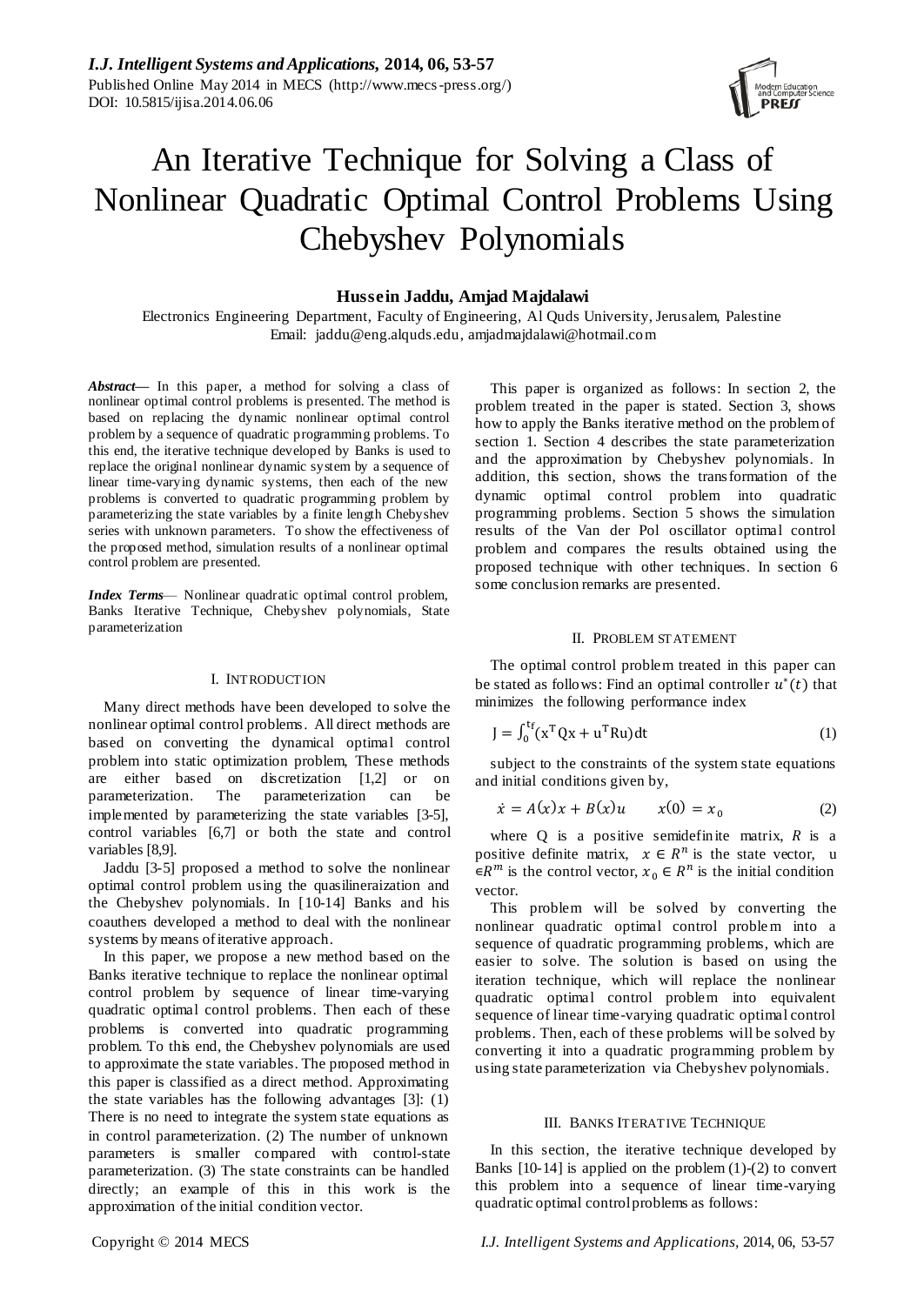For  $i=0$ 

Minimize

$$
J^{[0]} = \int_0^{tf} (x^{[0]}^T Q x^{[0]} + u^{[0]}^T R u^{[0]}) dt
$$
 (3)

subject to the following state equations and initial conditions

$$
\dot{x}^{[0]} = A(x_0)x^{[0]} + B(x_0)u^{[0]} \qquad x^{[0]}(0) = x_0 \qquad (4)
$$

and for  $i \geq 1$ 

Minimize

$$
J^{[i]} = \int_0^{t_f} (x^{[i]}^T Q x^{[i]} + u^{[i]}^T R u^{[i]}) dt
$$
 (5)

subject to the following state equations and initial conditions

$$
\dot{x}^{[i]} = A(x^{[i-1]}(t)) x^{[i]} + B(x^{[i-1]}(t)) u^{[i]}
$$
  

$$
x^{[i]}(0) = x_0
$$
 (6)

Each of the linear time-varying quadratic optimal control problem (3)-(6) is converted into a quadratic programming problems by applying the state parameterization technique using Chebyshev polynomials. Therefore, the time interval  $t \in [0, t_f]$  should be changed to  $\tau \in [-1,1]$  because Chebyshev polynomials are orthogonal when defined of the interval  $\tau \in [-1,1]$ . This will transform the problems (3)-(6) into

For  $i=0$ Minimize

$$
J^{[0]} = \frac{t_f}{2} \int_{-1}^{1} (x^{[0]}^T Q x^{[0]} + u^{[0]}^T R u^{[0]}) d\tau
$$
 (7)

subject to:

$$
\frac{dx^{[0]}}{d\tau} = \frac{t_f}{2} \left[ A(x_0) x^{[0]} + B(x_0) u^{[0]} \right]
$$
  

$$
x^{[0]}(-1) = x_0
$$
 (8)

and for  $i \geq 1$ 

Minimize

$$
J^{[i]} = \frac{t_f}{2} \int_{-1}^{1} (x^{[i]}^T Q x^{[i]} + u^{[i]}^T R u^{[i]}) d\tau
$$
 (9)

subject to:

$$
\frac{dx^{[i]}}{d\tau} = \frac{t_f}{2} \Big[ A\left(x^{[i-1]}(\tau)\right) x^{[i]} + B\left(x^{[i-1]}(\tau)\right) u^{[i]} \Big],
$$
  
 
$$
x^{[i]}(-1) = x_0
$$
 (10)

#### IV. CHEBYSHEV APPROXIMATION

To convert each of the optimal control problems (7)- (10) into a quadratic programming problem, a set of the state variables are approximated by a finite length Chebyshev series with unknown parameters. Then, the remaining states and control variables are determined as a function of the unknown parameters of the approximated state variables from the state equations (8) and (10). In [15] a detailed description of how to apply the state parameterization using Chebyshev polynomials is presented.

Applying the method described in [15], the state variables can be approximated by using the Chebyshev polynomials of the first type as follows

$$
x_j = \frac{a_0^{(j)}}{2} + \sum_{i=1}^{N} a_i^{(j)} T_i(\tau) \qquad j = 1, 2, ..., n \tag{11}
$$

where  $N$  is the length of the approximated series which depends on the required accuracy; large values of *N* yield good accuracy at the expense of computational time and vice versa,  $a_i$  are the unknown parameters and  $T_i$  is a first type Chebyshev polynomial of order *i*. The control variables are obtained from the system state equations as a function of the state variables unknown parameters. These control variables can be rewritten in terms of a finite length series of Chebyshev polynomials with unknown parameters  $b_i$  as follows

$$
u_{l} = \frac{b_{0}^{(l)}}{2} + \sum_{i=1}^{N} b_{i}^{(l)} T_{i}(\tau) \quad l = 1, 2, ..., m \tag{12}
$$

where the unknown parameters  $b_i^{(l)}$  are function of the state variables unknown parameters  $a_i^{(j)}$ .

In state parameterization, it is necessary to obtain the derivative of the state variables. This can be done using Chebyshev polynomials differentiation properties as follows [16]

$$
\dot{x}_j(\tau) = \frac{a_0}{2} + \sum_{i=1}^{N-1} \dot{a}_i T_i(\tau) \qquad j = 1, 2, \dots, n \tag{13}
$$

where

$$
\begin{cases}\n\dot{a}_{N-1} = 2N a_N \\
\dot{a}_{N-2} = 2(N-1) a_{N-1} \\
\dot{a}_{r-1} = \dot{a}_{r+1} + 2r a_r \, , r = 1,2, \dots, N-2\n\end{cases} \tag{14}
$$

Equation (10) shows that the two matrices  $A(x^{\dagger})$ and  $B(x^{[i-1]}(\tau))$  are a function of  $\tau$ , therefore it is necessary to express every element in both matrices in terms of a Chebyshev series of known parameters. To this end, let  $A_{ii}(\tau) = g(x^{[i-1]}(\tau), \tau)$  be the  $(j, l)$  element of the matrix  $A(x^{[i-1]}(\tau))$  where  $x^{[i-1]}(\tau)$  is the nominal trajectory of the previous iteration. Then the term  $A_{il}(\tau)$ can be expressed in terms of a Chebyshev series of known parameters of the form [16]

$$
A_{jl}(\tau) = \frac{W_0}{2} + \sum_{i=1}^{M} W_i T_i(\tau)
$$
\n(15)

where

$$
W_j = \frac{2}{K} \sum_{i=1}^{K} g(\cos(\theta_i)) \cos(j\theta_i)
$$
  

$$
j = 0, 1, ..., N
$$
 (16)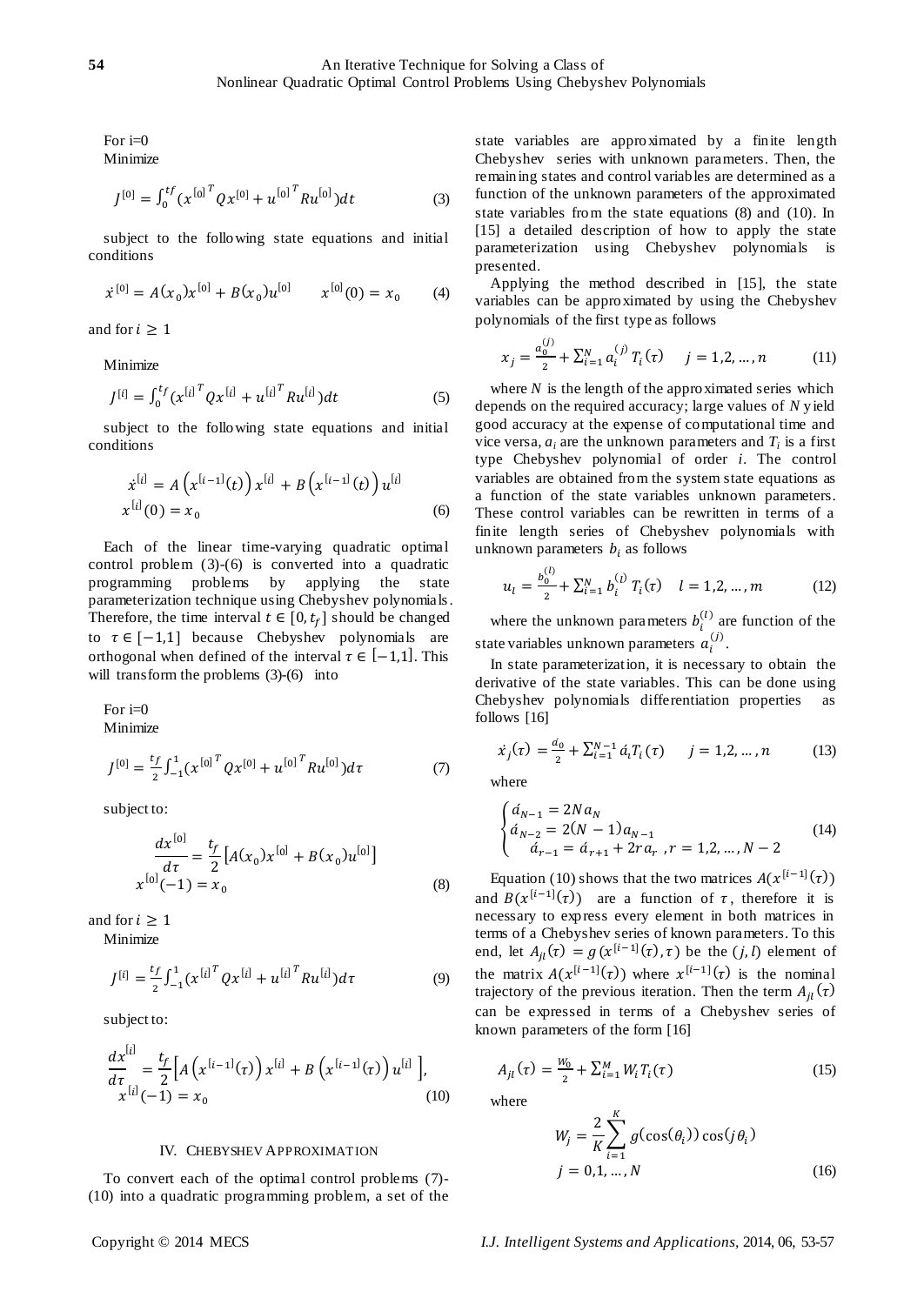and  $\theta_i = \frac{2}{\pi}$  $\frac{n-1}{2K}\pi$ ,  $i = 1, 2, \dots, K$  and  $K > N$  (in this work we arbitrary set  $K = N + 5$ ). The same approximation can be done for the matrix  $B(x^{[i-1]}(\tau))$ .

Also equation (10) shows that 
$$
A(x^{[i-1]}(\tau))
$$
,

 $B(x^{[1-1]}(\tau))$  are time-varying matrices expressed as a function of Chebyshev polynomials of the previous iteration. The matrix  $A(x^{[i-1]}(\tau))$  is multiplied by  $x^{[i]}$ , which is also expressed in terms of Chebyshev series with unknown parameters, and the matrix  $B(x^{[i-1]}(\tau))$  is multiplied by  $u^{[i]}$ , which is also expressed as a function of Chebyshev series with unknown parameters. Therefore, it is necessary to have a multiplication algorithm to multiply Chebyshev series. This algorithm is given as follows [3]:

Given two Chebyshev series

$$
X = \sum_{i=0}^{n} x_i T_i \tag{17}
$$

$$
Y = \sum_{j=0}^{m} y_j T_j \tag{18}
$$

Then the multiplication of these two Chebyshev series is a Chebyshev series of length n+m given by

$$
\sum_{k=0}^{n+m} z_k T_k \tag{19}
$$

where

$$
z_k = \frac{1}{2} \sum_{i=0}^n x_i y_{k-i} + x_i y_{i-k} + x_i y_{i+k}
$$
 (20)

The next step is to approximate the initial condition vector  $x(-1) = x_0$  and since we are using state parameterization, this task becomes very easy. By substituting  $\tau = 1$  into (11) and using the following Chebyshev initial value property [16],

$$
T_n(-1) = (-1)^n \tag{21}
$$

the initial condition vector is approximated as follows

$$
\frac{a_0^{(j)}}{2} - a_1^{(j)} + a_2^{(j)} - \dots + (-1)^N a_N^{(j)} - x_j(-1) = 0
$$
 (22)

The last step is to approximate the performance index J . To do this, (11) and (12) are rewritten in matrix form

$$
\begin{bmatrix} x_1 \\ x_2 \\ \vdots \\ x_n \end{bmatrix} = \begin{bmatrix} 0.5a_0^{(1)} & a_1^{(1)} & \dots & a_N^{(1)} \\ 0.5a_0^{(2)} & a_1^{(2)} & \dots & a_N^{(2)} \\ \vdots & \vdots & \vdots & \vdots \\ 0.5a_0^{(n)} & a_1^{(n)} & \dots & a_N^{(n)} \end{bmatrix} \begin{bmatrix} T_0 \\ T_1 \\ \vdots \\ T_N \end{bmatrix}
$$
(23)

$$
\begin{bmatrix} u_1 \\ u_2 \\ \vdots \\ u_m \end{bmatrix} = \begin{bmatrix} 0.5b_0^{(1)} & b_1^{(1)} & \dots & b_N^{(1)} \\ 0.5b_0^{(2)} & b_1^{(2)} & \dots & b_N^{(2)} \\ \vdots & \vdots & \vdots & \vdots \\ 0.5b_0^{(m)} & b_1^{(m)} & \dots & b_N^{(m)} \end{bmatrix} \begin{bmatrix} T_0 \\ T_1 \\ \vdots \\ T_N \end{bmatrix}
$$
(24)

or in compact form

$$
x^{[i]} = S_1 T \qquad u^{[i]} = S_2 T \tag{25}
$$

Substituting (25) into equation (7) (for the first iteration) or equation (9) (for the next iterations), we get

$$
\hat{J}^{[i]} = \frac{t_f}{2} \int_{-1}^{1} (T^T S_1^T Q S_1 T + T^T S_2^T R S_2 T) d\tau
$$
 (26)

where  $\int^{[i]}$  is the approximated value of *J* at iteration *i*. By letting  $M = S_1^T Q S_1$  and  $P = S_2^T R S_2$  and noting that both matrices  $M$  and  $P$  are symmetrical, Jaddu [3,15] derived an explicit formula for the approximated performance index  $f^{[i]}$  given by,

$$
f^{[i]} = t_f \sum_{i=1}^{N+1-k} \frac{1}{2} \left( \acute{p}_{i,i+k} + \acute{m}_{i,i+k} \right) \left( \frac{-2}{(2i-2+k)^2} + \frac{-2}{k^2-1} \right)
$$
(27)

where

$$
\acute{p}_{i,i+k} = \begin{cases} p_{i,i+k} & k \neq 0\\ \frac{p_{ii}}{2} & k = 0 \end{cases}
$$
 (28)

$$
\dot{m}_{i,i+k} = \begin{cases} m_{i,i+k} & k \neq 0 \\ \frac{m_{ii}}{2} & k = 0 \end{cases}
$$
 (29)

where  $k = 0,2,4,...,N$  (*N* even) or  $N - 1(N \text{ odd})$ and  $p_{i,i}$ ,  $m_{i,i}$  are the elements of the symmetrical matrices  $\vec{P}$  and  $\vec{M}$  respectively.

The performance index in (27) can be rewritten as,

$$
\hat{f} = \frac{1}{2}a^T H a \tag{30}
$$

where

$$
a^T = [a_0^{(1)}a_1^{(1)} \dots a_N^{(1)} a_0^{(2)}a_1^{(2)} \dots a_N^{(2)} \dots a_0^{(z)} \dots a_N^{(z)}]
$$

is the unknown parameter vector and  $H$  is a ppositive definite [3] Hessian matrix given by

$$
H = \frac{\partial^2 f}{\partial a_i^{(k)} \partial a_j^{(k)}}
$$
(31)

where  $i, j = 0, 1, ..., N$  and  $k = 1, 2, ..., z$  is the number of directly approximated state variables.

The original nonlinear quadratic optimal control problem can now be restated as follows:

$$
min_a \quad \frac{1}{2} a^T H a \tag{32}
$$

subject to

$$
F_1 a = b_1 \tag{33}
$$

where the equality constraints are due to initial conditions and in some cases unsatisfied state equations.

The standard quadratic programming problem (32)-(33) can be solved using any available software package.

To solve the original nonlinear problem  $(1)$  - $(2)$ , we need to solve time-varying linear quadratic optimal control problem (7)-(10) iteratively until

$$
\left|f^{[i+1]} - f^{[i]}\right| < \epsilon \tag{34}
$$

is satisfied. In this work we consider  $\epsilon = 10^{-5}$ .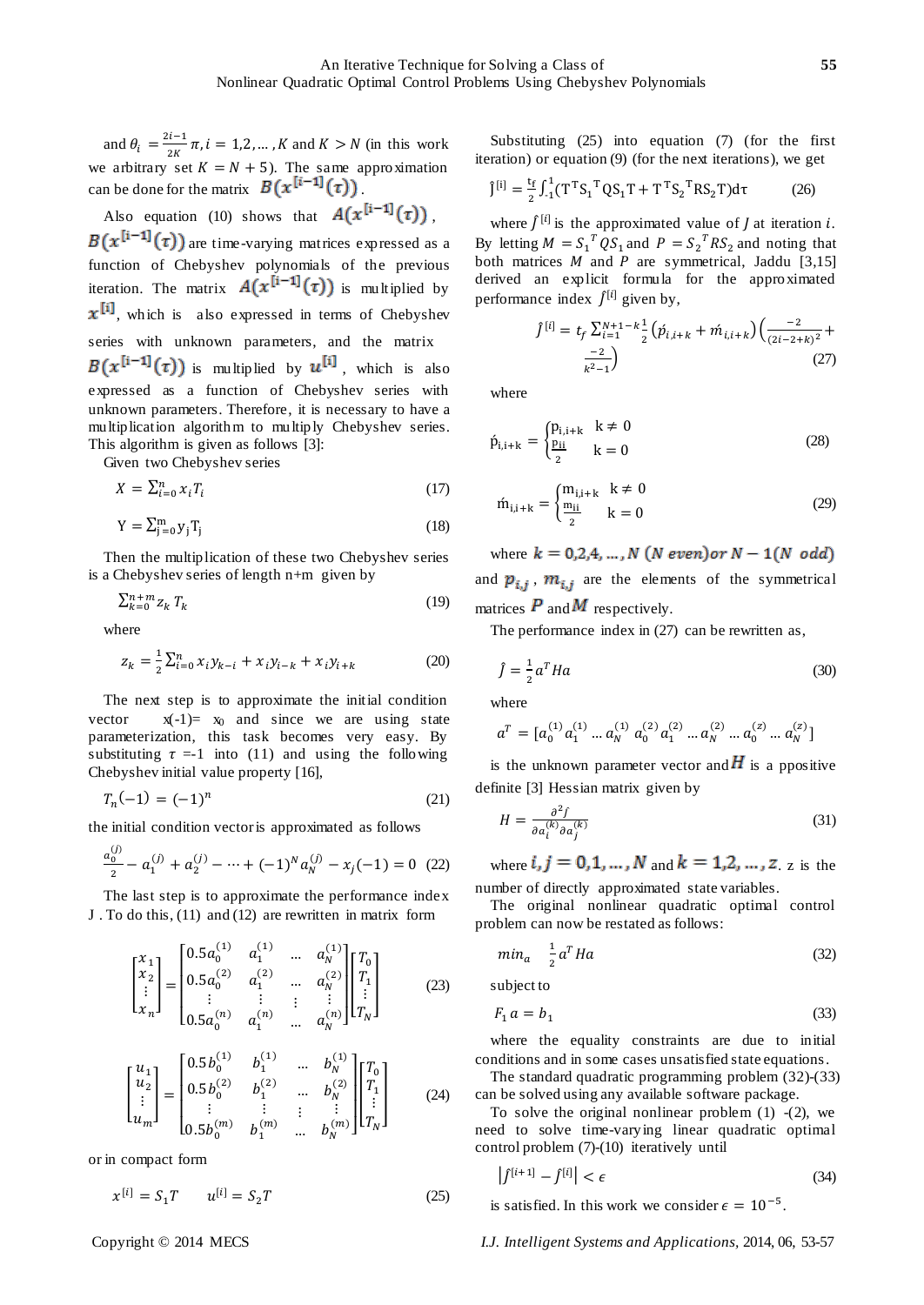# V. COMPUTATION RESULTS

# *Van der Pol Oscillator*

Find an optimal controller  $u^*(t)$  that minimizes the following performance index

$$
J = \frac{1}{2} \int_0^5 (x_1^2 + x_2^2 + u^2) dt
$$
 (35)

subject to

$$
\dot{x}_1 = x_2 \qquad , x_1(0) = 1 \tag{36}
$$

$$
\dot{x}_2 = -x_1 + (1 - x_1^2)x_2 + u \quad , x_2(0) = 0 \qquad \qquad (37)
$$

Using the technique in sections 3 and 4, the problem can be reformulated as:

for  $i=0$ 

Minimize

$$
J^{[0]} = \frac{1}{2} \int_0^5 \left( \left( x_1^{[0]} \right)^2 + \left( x_2^{[0]} \right)^2 + \left( u^{[0]} \right)^2 \right) dt \tag{38}
$$

subject to

$$
\dot{x}_1^{[0]} = x_2^{[0]} \qquad , x_1^{[0]}(0) = 1 \tag{39}
$$

$$
\dot{x}_2^{[0]} = -x_1^{[0]} + u^{[0]}, \quad x_2^{[0]}(0) = 0 \tag{40}
$$

and for  $i \geq 1$ 

Minimize

$$
J^{[i]} = \frac{1}{2} \int_0^5 \left( \left( x_1^{[i]} \right)^2 + \left( x_2^{[i]} \right)^2 + \left( u^{[i]} \right)^2 \right) dt \tag{41}
$$

subject to

$$
\dot{x}_1^{[i]} = x_2^{[i]}, \quad x_1^{[i]}(0) = 1 \tag{42}
$$
\n
$$
\dot{x}_2^{[i]} = -x_1^{[i]} + \left(1 - \left(x_1^{[i-1]}\right)^2\right)x_2^{[i]} + u^{[i]}
$$

$$
x_2^{[i]}(0) = 0 \tag{43}
$$

After changing the time interval  $t \in [0,5]$  to the interval  $\tau \in [-1,1]$ ,  $x_1(\tau)$  is approximated by a 9<sup>th</sup> order Chebyshev series,  $x_2(\tau)$  is determined from (42) while  $u(\tau)$  is determined from (40). The obtained values of  $x_1(\tau), x_2(\tau)$  and  $u(\tau)$  of the first iteration are substituted into (42)-(43) to solve for the next iteration, after approximating  $x_1(\tau)$  by 9th order Chebyshev series,  $x_2(\tau)$  and  $u(\tau)$  are obtained from (42) and (43) respectively.

Table 1 illustrates the results of the optimal values of the cost function  $\boldsymbol{J}$  verses iteration *i* for Chebyshev polynomial with  $N = 9$  and  $N = 15$ . Table 2 shows the optimal values  $\overline{J}$  obtained using some other methods for comparison purposes.

Fig. 1 shows the optimal trajectories of the Van der Pol oscillator problem.

| <i>iteration i</i> | $N = 9$      | $N = 15$     |
|--------------------|--------------|--------------|
|                    | 0.9533622676 | 0.9533622624 |
|                    | 1.4516540238 | 1.4515286014 |
| $\mathfrak{D}$     | 1.4497313124 | 1.4496981112 |
| 3                  | 1.4493918353 | 1.4493287644 |
| 4                  | 1.4494606241 | 1.4494047276 |
| 5                  | 1.4494528889 | 1.4493959719 |

Table 1. approximated optimal value

Table 2. values of *J* obtained using other methods

| Source                       |          | Method                                           |
|------------------------------|----------|--------------------------------------------------|
| Jaddu [3]                    | 1.433487 | Quasilinearization and<br>state parameterization |
| Bullock and<br>Franklin [17] | 1.433508 | Second variation                                 |
| Bashein and<br>Enns $[18]$   | 1.438097 | <b>Quasilinearization</b><br>and discretization  |



Fig. 1. Optimal trajectories of Van der Pol problem using Chebyshev polynomials